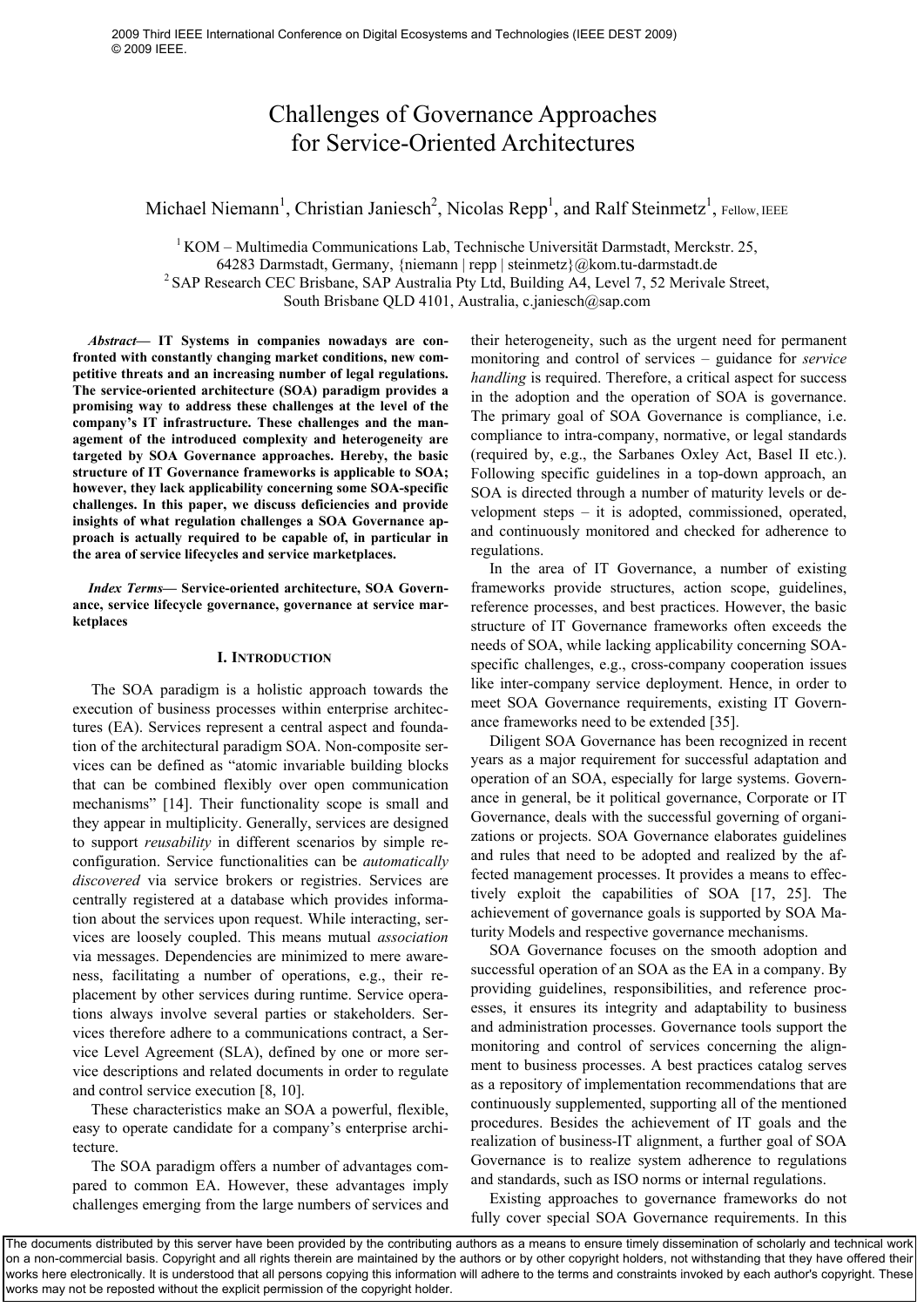paper we identify particular SOA characteristics that need to be addressed by respective governance approaches – and that have not yet been integrated into governance efforts. We identify and outline requirements of future SOA Governance approaches based on survey findings and typical governance requirements of service-oriented IT systems.

In section 2 we focus on existing SOA Governance approaches, discussing particularities and identifying typical components. In section 3 we outline and discuss identified deficiencies of existing SOA Governance approaches and propose concrete measures to address these.

## **II. SOA GOVERNANCE: SURVEY FINDINGS**

There are few scientific contributions that have dealt with SOA Governance so far. Nevertheless, a definition is important. There are numerous definitions of SOA Governance, all diverging in focus. In the context of this paper, based on [20], we understand SOA Governance as *a holistic long-term management model. It guarantees sufficient adaptability and integrity of an SOA system as well as the ability to check services concerning capability, reusability, security, and strategic business alignment. Overall goals are SOA compliance and the guarantee of reusability and standardization throughout the system*.

Numerous frameworks have been specified for IT Governance, e.g., CObIT, ITIL, ISO 17799, and many more. Each of them addresses different aspects of a company's IT management. While the ISO 17799 standard primarily targets security management [11], the IT Infrastructure Library (ITIL) mainly deals with IT process definition [21]. CObIT defines 34 reference processes as control framework, more tightly aligned with the business objectives of the organization than with operational issues [12]. Comparing all these frameworks discloses that they complement each other and, as a matter of fact, CObIT represents a frame integrating all other frameworks – it has, so far, become a *de facto* standard for IT control globally.

In the area of SOA Governance frameworks, there are a few research contributions. Existing concepts are mostly motivated by software providers that offer SOA business solutions and closely align their SOA Governance perspectives with their products ("the fairly narrow view" [2]).

An overview of the different understandings of this topic is given by [20], providing a survey and analysis of ten approaches to SOA Governance. Ten typical components of SOA Governance have been identified by times included in existing approaches (cf. Table 1). Detailed descriptions can be found in [20].

Examination of the comparison shows that components that are covered by IT Governance frameworks are considered less important for SOA Governance. *Role and accountabilities, metric models,* and *impact on behavior* are all not taken into account at the first place and, besides the first, they are part of standard IT Governance frameworks [32]. This illustrates one difference between the approaches – some aim at completely covering SOA Governance challenges, others, not considering maturity models

and behavioral impact, build on the additional implementation of parts of IT Governance approaches.

Implementing parts of an IT Governance approach and additionally following an SOA Governance model increases cost and time efforts in IT departments – a diligent SOA Governance model should cover not less than all SOArelated regularization aspects.

Few approaches emphasize mechanisms to impact behavior of employees or people working with the system, as well as SOA Maturity Models - although these aspects seem important for the operation of an SOA [17, 32, 2, 5]. Common IT Governance frameworks like CObIT address these issues. Although there are plenty of maturity models, e.g., [28, 13], they did not yet establish as a prevailing element of SOA Governance approaches, although they are part of, e.g., CObIT. This supports the need mentioned at the beginning to bring together best practices from IT Governance and additional SOA-related regulation requirements – an extension of either SOA or IT Governance frameworks to allow for the respective needs, as already stated by [Woolf].

Overall, *organizational changes, roles/ accountabilities, policy catalogs,* and *service lifecycle,* integrated in the majority of approaches, can be considered the most important elements.

According to the service lifecycle, there are, in fact, lots of additional characteristics in a service lifecycle as opposed to a traditional software lifecycle. Some lifecycle models consider more stakeholders than service producer. Additionally, services can be thought of as goods that are traded online between service consumers, providers, and intermediaries, affecting developers, platform hosts, infrastructure providers and many more – all of these can be embodied by companies that interact in open service marketplaces.

| Legend<br>$\circ$ – integrated<br>$\bullet$ – integrated and<br>specified in detail<br>$\times$ – not integrated | Organizational changes | SOA Maturity Model | Roles/accountabilities | Best practices | Metrics model | Impact on behavior | SOA Lifecycle | SOA Roadmap | Policy Catalog | Service Lifecycle |
|------------------------------------------------------------------------------------------------------------------|------------------------|--------------------|------------------------|----------------|---------------|--------------------|---------------|-------------|----------------|-------------------|
| Brauer/Kline [6]                                                                                                 | ×                      | $\circ$            | $\times$               | $\times$       | $\times$      | $\times$           | $\times$      |             |                |                   |
| Bieberstein [4,5]                                                                                                |                        | ×                  |                        |                | $\circ$       |                    | ×             |             | $\circ$        | ×                 |
| webMethods [18]                                                                                                  | $\circ$                | $\circ$            | ×                      | $\circ$        | ×             | $\times$           |               | ×           |                | $\circ$           |
| Software AG [27]                                                                                                 |                        |                    | $\bullet$              |                | $\times$      | ×                  | ×             |             |                |                   |
| BEA Systems [3]                                                                                                  | $\times$               | ×                  | $\times$               | $\times$       | $\times$      | $\times$           |               | $\times$    | $\circ$        |                   |
| SAP [23, 24, 31]                                                                                                 |                        | ×                  | $\times$               | $\times$       | $\circ$       | $\times$           | $\times$      | ×           |                | $\circ$           |
| Oracle [1]                                                                                                       |                        | $\circ$            |                        |                | $\circ$       | $\circ$            |               | ×           |                | $\circ$           |
| IBM [19, 35]                                                                                                     | $\circ$                | ×                  | $\circ$                |                | $\circ$       | $\times$           |               | ×           | ×              |                   |
| Marks/Bell [17]                                                                                                  |                        | ×                  |                        |                |               |                    |               | $\circ$     |                | $\circ$           |
| Schelp/Stutz [25]                                                                                                |                        | ×                  |                        | $\times$       | $\times$      | $\times$           | $\circ$       | $\times$    | $\circ$        | ×                 |
|                                                                                                                  |                        |                    |                        |                |               |                    |               |             |                |                   |
| Weill/Ross [32]                                                                                                  |                        | $\times$           |                        | $\times$       |               |                    | $\times$      | $\times$    | $\circ$        | $\times$          |

Table 1 Comparison of SOA Governance Approaches [20]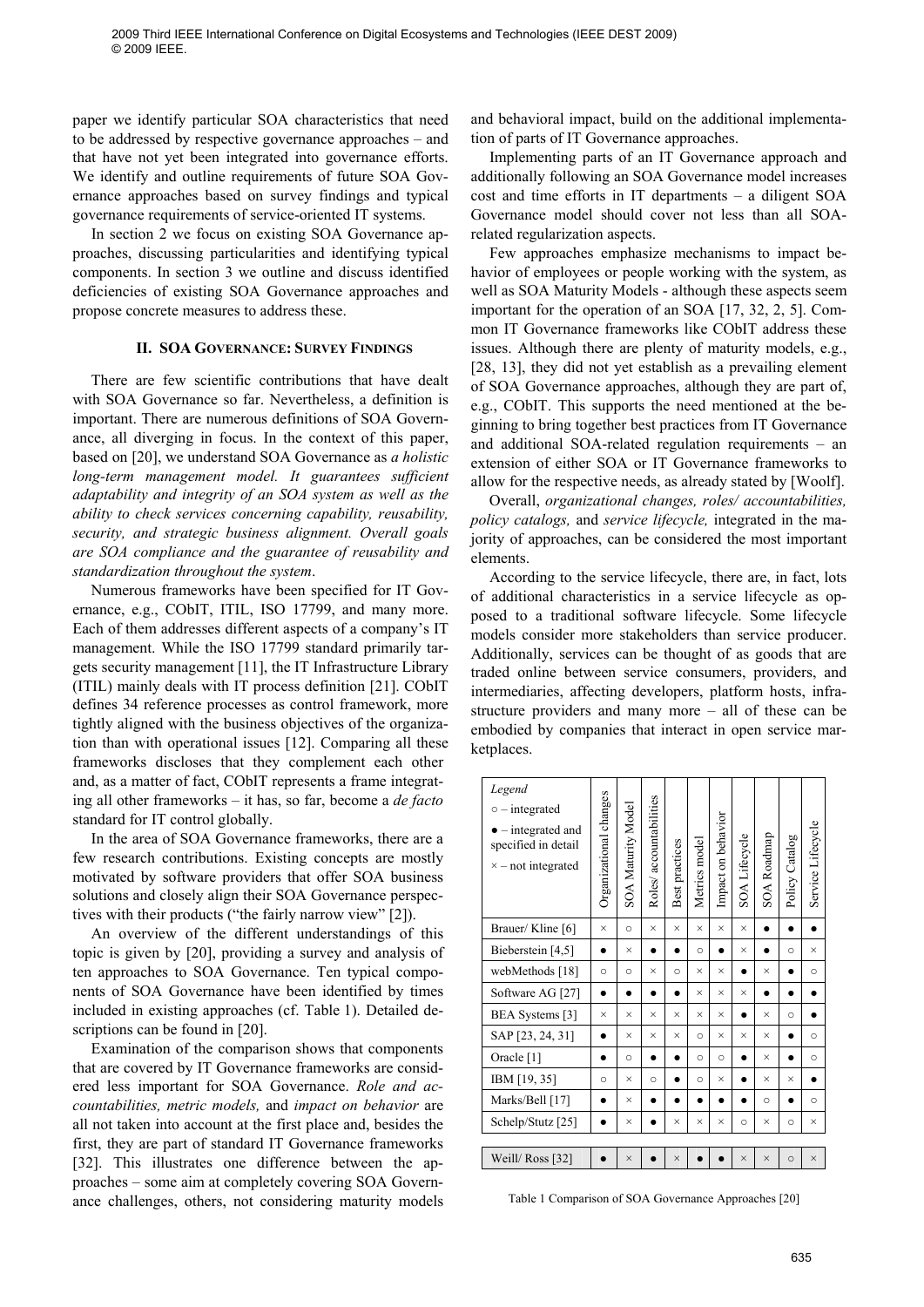### **III. SOA GOVERNANCE CHALLENGES**

As outlined, service-oriented architectures introduce a number of challenges for IT management [1, 2, 4, 17, 25]. We investigate service lifecycles as well as regulation requirements in service marketplaces and point out regulation requirements that have not been addressed yet.

## *Service Lifecycles*

According to the analysis performed in [20], service lifecycle management is a central aspect of SOA Governance. Services are common software artifacts – however, their functionality scope is small and they appear in multiplicity. Services are delivered to the customer and installed, i.e., deployed, in completely different environments and contexts compared to common (monolithic) software. For these reasons, service lifecycles differ from common software engineering lifecycles [18, 6, 33].

Service lifecycle management (SLCM) targets the steering, direction, and control of all services of the system in all lifecycle phases. The goal is to assure manageability and conformity in spite of the large service numbers. Important aspects are *change management procedures, service deployment, service granularity,* and *consumer integration*.

Service lifecycle approaches are often divided into three super-phases: *design time, runtime,* and *change time*. The lifecycle phases up to *deployment* are commonly referred to as *design time*. The usage phase is referred to as *runtime*, followed by *change time,* which addresses service change and revision. [9, 29, 18]

An important part of SLCM are *change management procedures*. In case a service is to be changed in an SOA, this normally affects a big number of composite services or applications. As services are often bound to SLAs or have cost impact in other ways, this issue is especially focused on by service providing companies. This might also be the reason that gave birth to "change time", as many service lifecycle approaches define [18, 6, 29, 9]. In fact, service change is a crucial issue. However, it closely corresponds to changing a software component or a system which is not a new issue in software engineering (SE). Although services might have higher business or cost impact, SE principles can also be applied here. When handled as common software artifacts, services are marked deprecated and change is addressed and accomplished by a new lifecycle iteration. Finally, the deprecated service is taken off-line. Thus investigating the necessities shows that the characteristics of change time are covered by other phases and that there is, strictly speaking, no need for "change time".

*Service deployment* covers more crucial activities than installation does in a traditional software lifecycle. Additionally to being delivered to the customer and installed as any software system would be, services must be registered at one or multiple service registries. This implies the transmission and installation of policies, documentation, and metadata of the service. Furthermore, when lacking according guidelines and measures, it is possible that in a closed SOA-system a service is used without having been registered at a service registry or repository. These "rogue services" can lead to incompleteness and inconsistencies of service registries, as well as duplicate implementation and provisioning of services [26, 16].

*Service granularity* is an often addressed, but unsolved issue yet. The basic challenge here is to define functionality boundaries for services during the first phases of the SOA and service lifecycle. Functionality requirements must be divided in parts such that each of them is best suited to be addressed by one service. Largely, the relationship between service number and 'task size' is to be defined – which actually varies from case to case. [15]

A SOA system has a much more dynamic nature than deployment and usage of common software systems. Services can be requested, used, replaced, and discarded at any time, even for free as long as SLAs are not violated. This implies a more frequent interaction of service provider and consumer in general. This covers publishing services at known service registries, informing consumer upon service change, managing change requests, and SLA management (process reliability etc). In order to address *consumer integration*, some approaches propose a service lifecycle consisting of a consumer and a provider (or developer) part [29, 33, 9, 18]. The lifecycles basically comprise the phases *Operation, Discovery*, and *Handshake* on the consumer side. This illustrates the ability of being searched, discovered, as well as the negotiation of usage terms per service and service provider. These processes can be triggered when in operation phase, i.e., this additionally considers service substitutability.

Out of 10 approaches, one incorporates a service lifecycle considering the service consumer [20]. However, the incorporation of the service consumer into the SLCM approach seems advisable, as in fact, the way a company's services are handled have a strategic dimension. An important customer, for example, might prescribe interface guidelines due to legacy applications that imply security challenges to the service providing company. These issues show some differences between traditional software management and service lifecycle management that need to be considered by SOA Governance approaches.

In summary, the following aspects are to be taken into account when defining a governance approach for an SOA: *the service change process, service deployment, service granularity,* and *consumer integration*.

Service lifecycles in SOA Governance most commonly consist of seven phases: *system analysis*, covering global requirements, service creation policies, service granularity decisions, *service definition, service design, service development, service deployment, service operation*, and *service retirement.* Figure 2 shows a consolidated approach based on [9, 1, 6, 18, 29].

A defined *service change process* is important. In practice, obviously, this is often addressed by defining a "change time" – which is not useful as it obfuscates the need of cycle reiterations. In fact, a concrete process is needed, covering customer notification, interaction with the service registries, i.e., service description management, a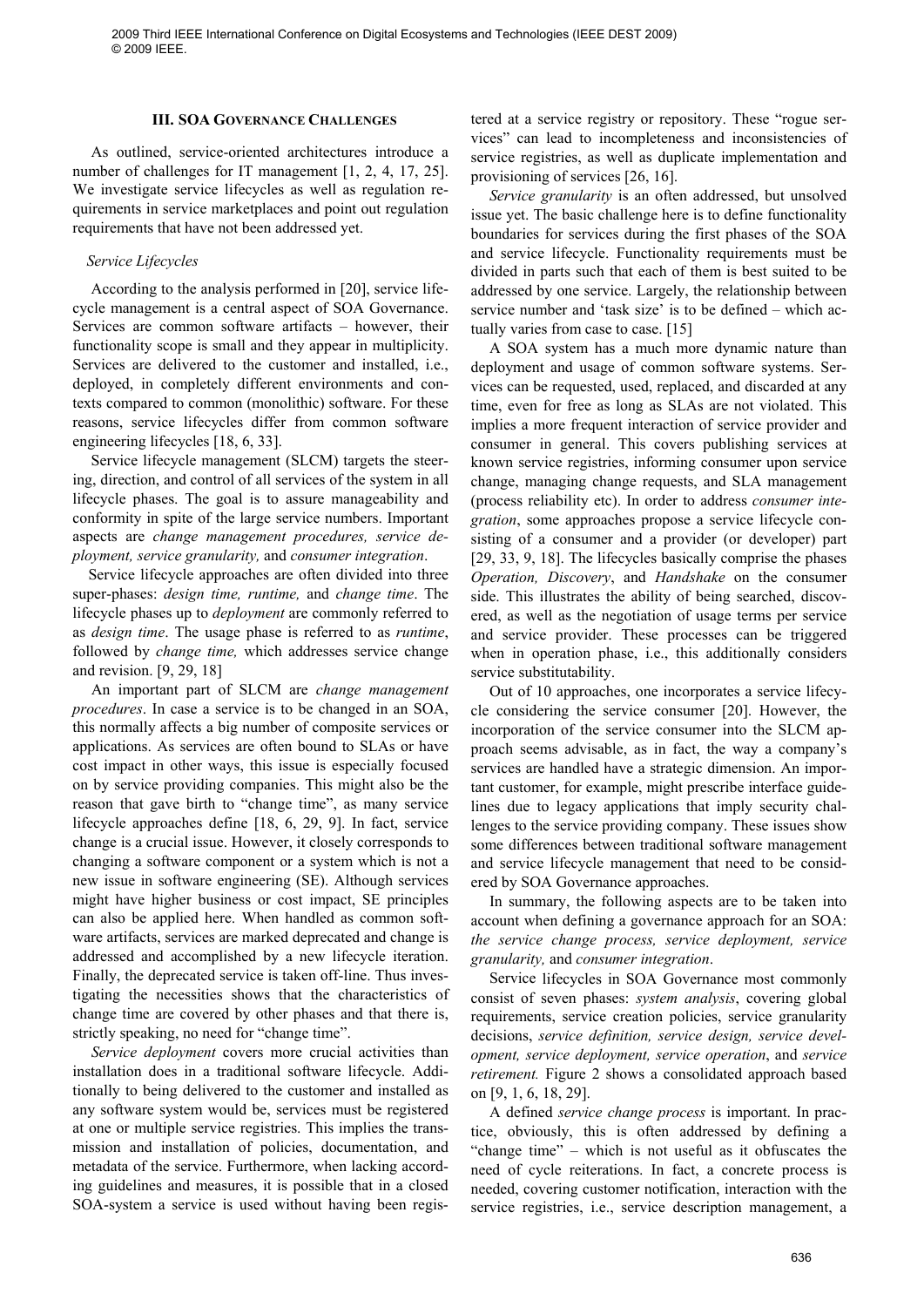deprecated state, as well as SLA and contract management that prevent SLA violations due to change. Interface design guidelines can minimize visibility of the performed changes, aiming to keep the service description consistent. Amongst others, as part of governance policies, these steps are to ensure cost-neutral, transparent, flexible service changes.

Consistent handling of *service deployment* covers the definition of service registration conditions and procedures (metadata, registry specification, scope of availability) as well as installation procedures at the service host or intermediaries, covered by adequate diligent contract management. Additionally, sticking to the mentioned lifecycle (by regulation) avoids rogue services.

*Granularity* decisions can be supported by service blueprints, service definition scope concepts that apply in the definition phase, and guidelines, that structure typical service tasks by defining task levels. Measures like these, individually aligned to specific SOA requirements, help with globally controlling and keeping service granularity in a manageable range.

Beyond the usual control function of a service lifecycle, the *consideration of the consumer* emphasizes particularly important aspects of each phase and supports a better alignment of services to the requirements, such as conformity of description, interfaces, granularity, and many more. Such a lifecycle*,* explicitly covering the service consumer, allows for the special relation to the service customer, in particular considering the discovery process, which is a strategic factor at service marketplaces. The negotiation process is explicated, which also is of central relevance. Explicit awareness of the service consumer lifecycle supports internal process management and strategy issues.

Integration of these aspects make a service lifecycle as shows in figure 2 a governance and regulation supervising tool. Enforcing the phases makes it a strong control and revision tool for application in SOA Governance in order to assure the above regulations.

## *Stakeholder-spanning governance at open service marketplaces*

The concept of service marketplaces, related to component marketplaces, has become attractive again in the last years. Envisioned as in the "Internet of Services" by the government-funded German research project Theseus/ TEXO, services become tradable, i.e. they can be offered, searched, found, sold, enhanced, and resold as part of service compositions [30, 34]. Given such an *open service marketplace*, service providers offer services to service consumers via portals (operated by a market-maker), the use of infrastructure services, and a system of registries and repositories. A large number of different services offered by different service providers and intermediaries at different service hosts are available (as well as infrastructure and similar services). In particular, service providers compete against each other in providing services with adequate performance, price, functionality, and further features. The purpose of open service marketplaces is "to create opportunities for buyers and sellers to meet and conduct business electronically, or aggregate service supply/demand by offering added-value services and grouping buying power" [22]. Service marketplaces are enabled by standardization of interfaces, loose service coupling enabling replacement, and differ from software component marketplaces in a way that integration is much easier due to the realized interoperability.

The overall goal is to realize full service tradability, where the term service covers e-services as well as business services ('b-services'). The vision bears the opportunity of creating new self-regulating online service marketplaces based on the standardization and interoperability of these services. Besides service providers and consumers, there are a lot of further actors such as service intermediaries, and service hosts, each of which operate and define an own internal proprietary service management system [7, 22]. In order to cooperate at the marketplace with the goal of adding value to services, e.g. by refining or combining services, a service-supply-chain-management is required, i.e. the co-



Fig.2 Consumer Service Lifecycle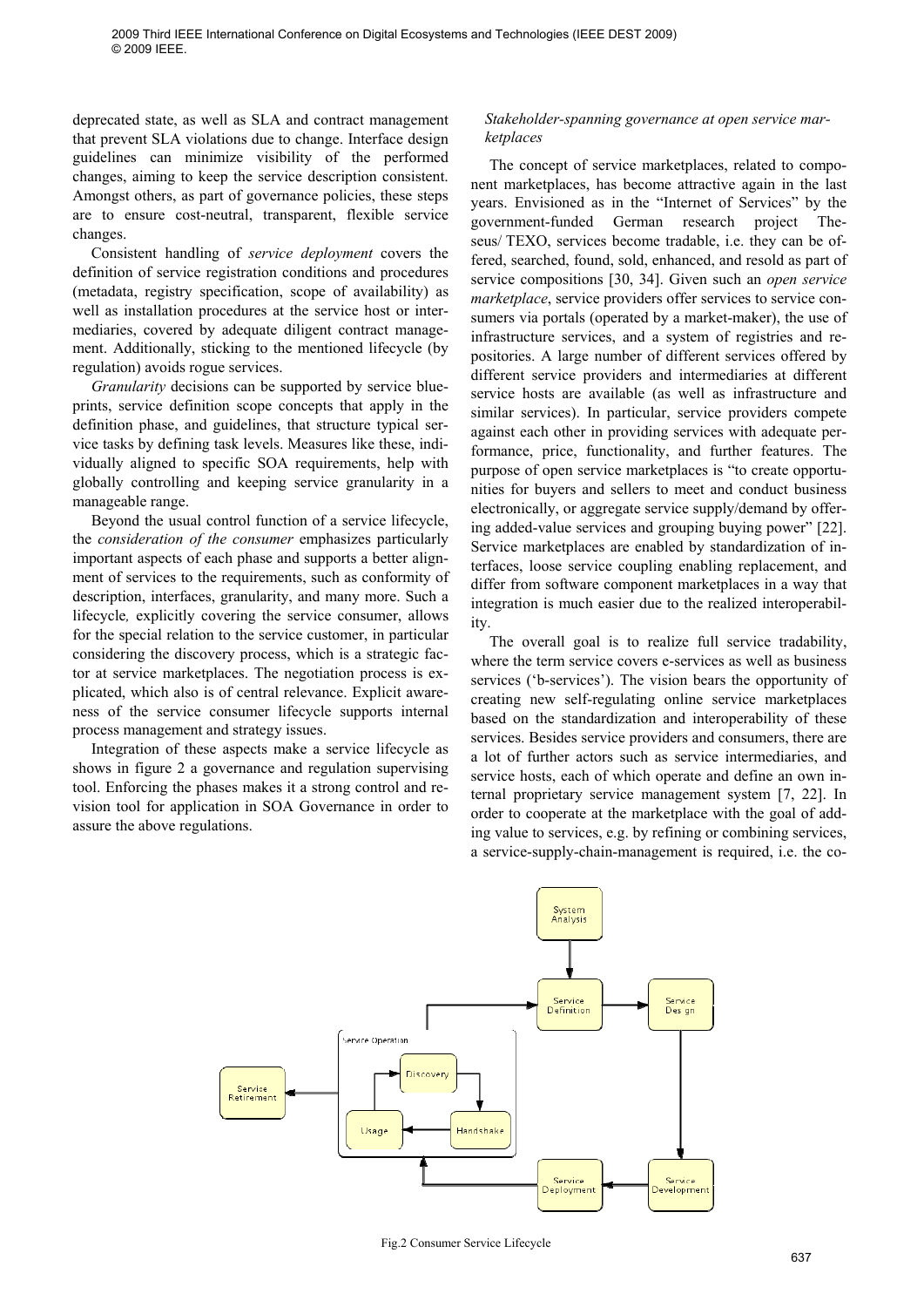operation throughout the whole service-centered valueadded process. This can include pricing models, interface standards, business strategy, technology, process, and infrastructure alignments, service portfolio coordination, and so on. In order to do so efficiently, modern service-oriented enterprises will be obliged to bundle their SOA Governance efforts. Concluding, compatibility of governance strategies and efforts is mandatory when considering service offering at a marketplace and, e.g., forming a value-added supply chain,

As a further aspect, marketplace regulation is important. Legal issues, the formulation of terms of usage, and internationality are aspects to be considered, e.g., legal terms are not equivalent depending on the geographical place of service execution and consumption, as well as local laws might require terms to be expressed in the local language in order to form a valid contract. Security is an issue when freely providing services. Data security has to be guaranteed and trust between business partners has to be established on a technical level and assured throughout the marketplace, e.g., by dynamically configurable encryption methods etc. Market regulation governance has to define and provide according rules and measures in these areas to assure reliable long term operation.

Concluding, compatibility and homogenizations of regulations is crucial for cooperation on an open service marketplace. So far, these cross-organizational aspects are not addressed by IT Governance frameworks as well as SOA Governance approaches. Service supply chain-related governance is a decentralized issue that must be addressed by *the common* SOA Governance approaches. Marketplace regulation is the duty of the portal provider or marketmaker governance.

#### **IV. CONCLUSION**

Governance frameworks address aspects of an SOA that need to be regulated to guarantee business-IT alignment and successful long-term operation. However, for SOA-specific regulation requirements beyond current IT Governance scope, current literature and industry efforts lack applicability in some aspects. In this paper, we discussed particular aspects of service-oriented systems that exceed coverage by existing frameworks.

We identified two major areas, where future SOA Governance approaches are to provide steering and control support in order to operate an SOA successfully: service lifecycle management addressing service-specific phases and stakeholder integration, as well as open service marketplaces and their implications on governance approaches for marketplace actors.

Concerning service lifecycle management, the precise definition and the regulation of particular phases are the most important aspects. In particular, service granularity is an important detail whose impact will increase with growing adoption of service-oriented systems and service marketplaces. Accurate service deployment regulations ensure consistent operation and well-maintained registries and cover tight integration of the service customer. A major challenge is to define and provide a reliable service change process. Using an adequate service lifecycle, service lifecycle management can be deployed as a powerful governance instrument addresses these challenges.

SOA Governance concepts do not yet foresee the integration of regulating the interconnection of cooperating partners in open service marketplaces, i.e. compatibility in service control. In particular, existing frameworks do not specify regulation support in the area of *service supplychain management*.

Existing respective governance models do not address all outlined aspects to an extent which relates to their importance in the operation of an SOA. Service lifecycle management and the field of open service marketplaces give rise to a number of crucial tasks to be regulated by governance that have not been integrated in according frameworks yet.

Concluding, there are a number of aspects and characteristics of SOA systems that are not yet addressed exhaustively by SOA Governance approaches. This may be on one hand due to a lack of awareness for the necessity of SOA Governance, and on the other hand due to the orientation of the majority of governance approaches at specific vendor's products.

Future work covers further investigation of proposed models for SOA Governance and their validation concerning the requirements and challenges that an SOA really makes. In the Theseus/ TEXO project, we currently address the elaboration of a service host-centered SOA Governance framework, where we address these challenges in detail.

#### **V. DISCLAIMER**

This work is supported in part by the E-Finance Lab e. V., Frankfurt am Main, Germany (www.efinancelab.com).

The project was funded by means of the German Federal Ministry of Economy and Technology under the promotional reference 01MQ07012. The authors take the responsibility for the contents.

### **VI. REFERENCES**

- [1] Mohamad Afshar. SOA Governance: Framework and Best Practices. Oracle Whitepaper, May 2007. Retrieved July 20, 2007 from http://www.oracle.com/technologies/soa/docs/oracle-soa-governancebest-practices.pdf.
- [2] Paul Allen. SOA Governance: Challenge or Opportunity? CBDI Journal, pages 20–31, April 2008. Retrieved July 20, 2008 from http://www.cbdiforum.com/secure/interact/2008- 04/challenge\\_opportunity\\_br.php.
- [3] BEA Systems, Inc. Service Lifecycle Governance. BEA Whitepaper, 2006. Retrieved Oct 20, 2007 from http://www.itworldcanada.com/Admin/Pages/Assets/DisplayAsset.as px?id=e0a24263-a10a-4887-8d45-582261587176.
- [4] N. Bieberstein, S. Bose, L. Walker, and A. Lynch. Impact of Serviceoriented Architecture on Enterprise Systems, Organizational Structures, and Individuals. *IBM Systems Journal*, 44(4):691–708, 2005.
- [5] Norbert Bieberstein, Sanjay Bose, Marc Fiammante, Keith Jones, and Rawn Shah. Service-Oriented Architecture (SOA) Compass - Business Value, Planning, and Enterprise Roadmap. IBM developer-Works, 2006.